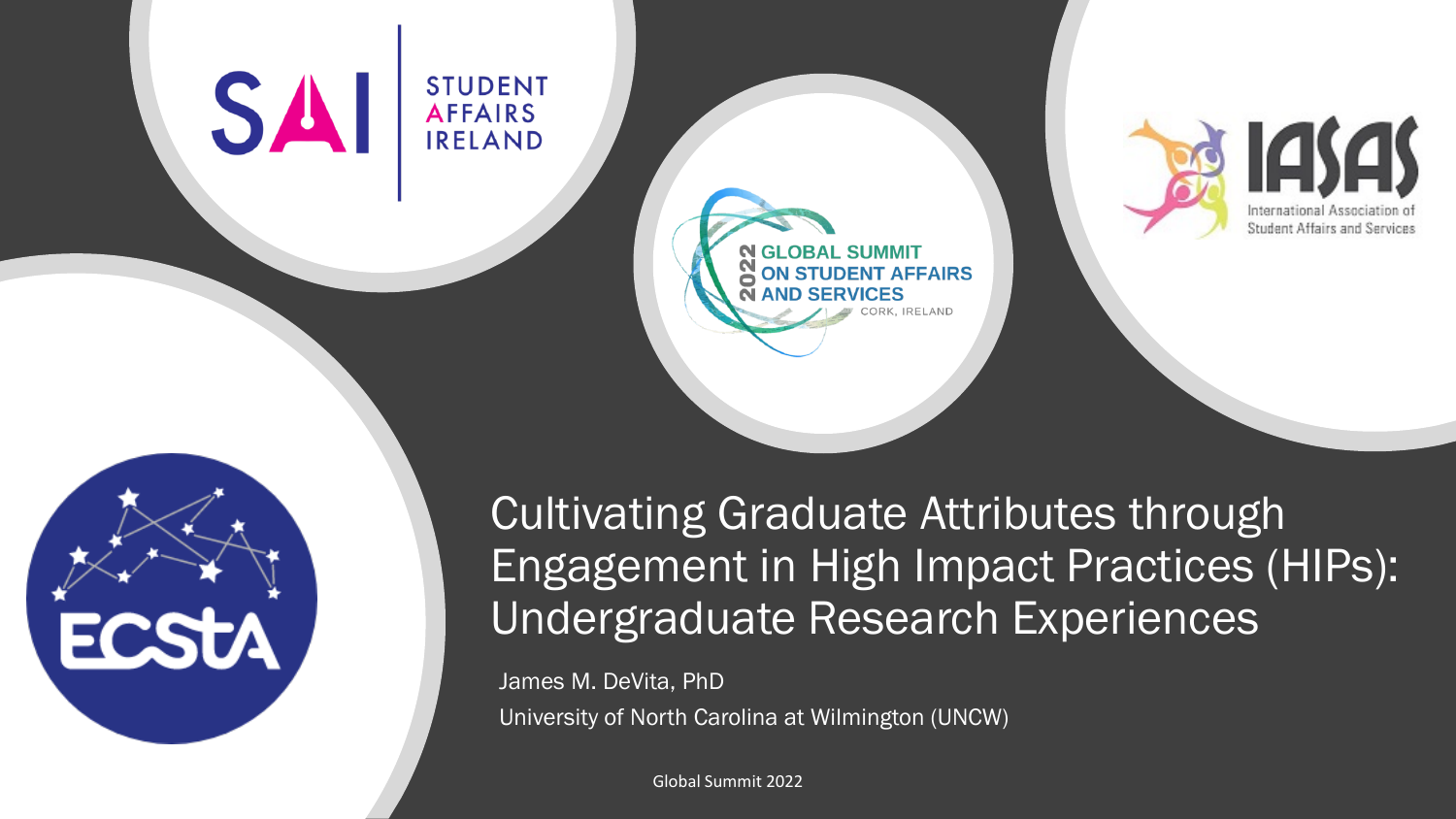### High Impact Practices (HIPs) in Higher Education

- HIPs provide "significant educational benefits for students who participate in them—including and especially those from demographic groups historically underserved by higher education" (see <https://www.aacu.org/trending-topics/high-impact>).
- High impact practices (HIPs) provide many benefits for students. Undergraduate research, in particular, provides students with meaningful outcomes:
	- Enhanced student success: higher grade point averages (GPAs), retention rates and graduation rates,
	- Post-graduate opportunities for students to pursue advanced or graduate degrees,
	- Provide a foundation for success in their future job fields (e.g., Bowman & Holmes, 2018; Sell, Naginey, & Stanton, 2018)



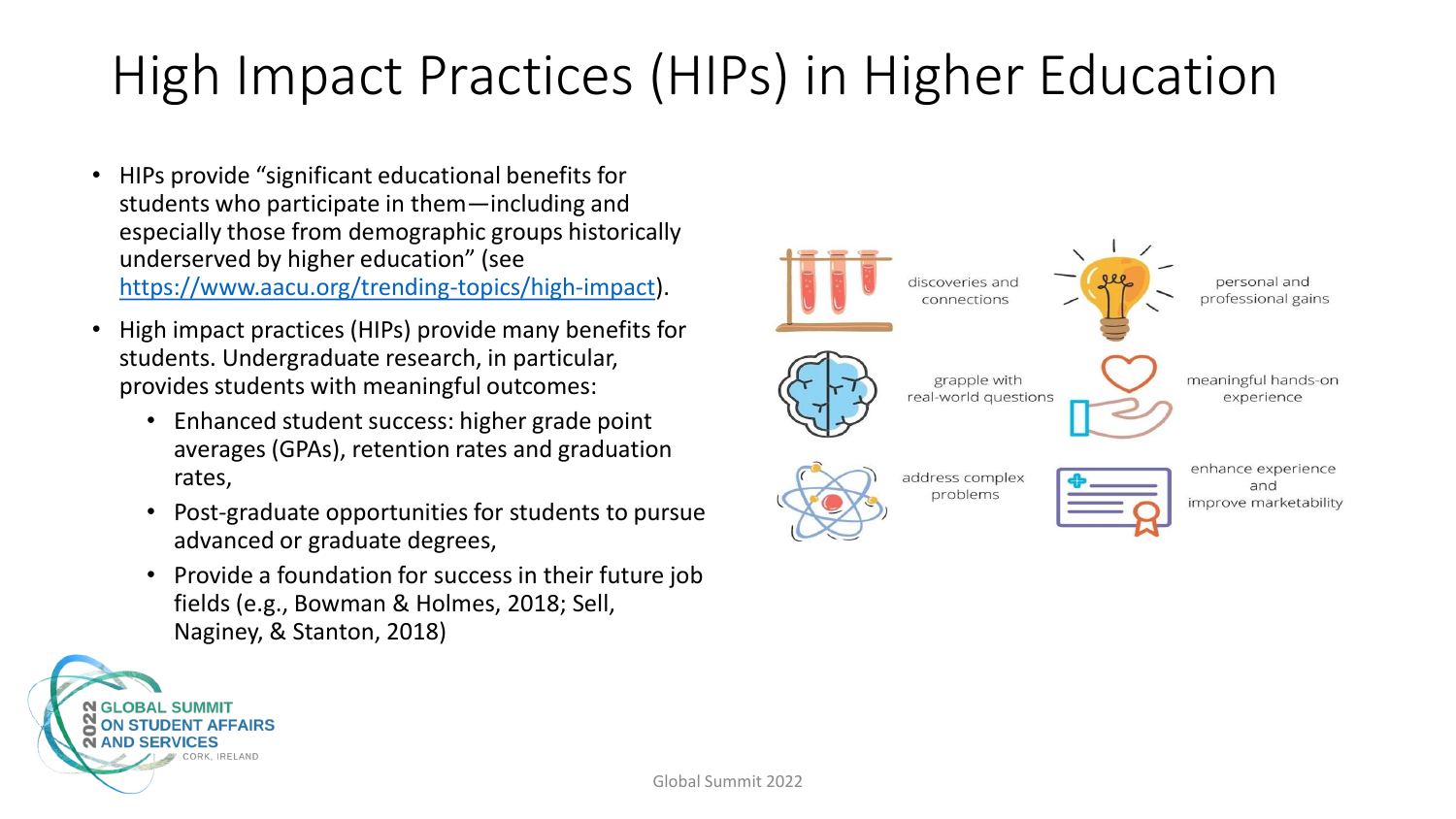# Undergraduate Research as a HIP

- While all HIPs have been shown to benefit students, **undergraduate research** helps students to develop skills that help them succeed both academically and professionally.
- In the last decade at UNCW we have developed a series of initiatives aimed at opening access for all students to participate in undergraduate research:
	- Support for Undergraduate Research and Creativity Awards (SURCA)
	- Interdisciplinary Minority Student Research Group (IMSRG)
	- Community-based Research Across the Curriculum (CRAC)
	- First-Year Research Experience (FYRE)
	- Community College Undergraduate Research Experience (CCURE)

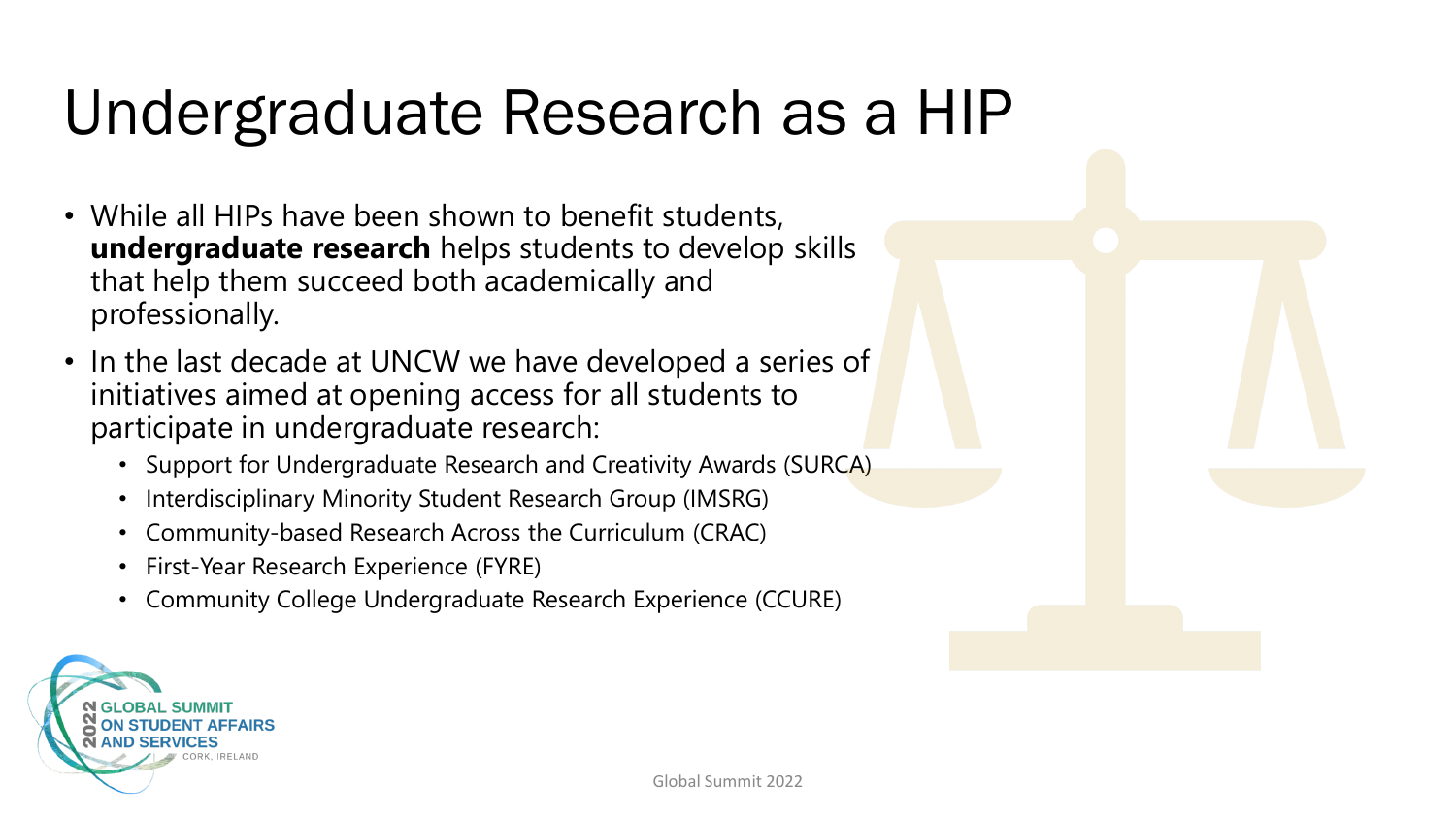# Assessment Findings: Qualitative

#### **Completed large-scale qualitative analysis of student reflections from engagement in HIPs 2013-2019**

- 1130+ reflections analyzed from 73 different projects
- 13 researchers from 5 different academic disciplines
- Process helped finalized shared characteristics of HIPs at UNCW

#### **Undergraduate Research-specific Findings**

- 212 reflections from 22 different projects
- 5 themes emphasized student development from engagement & transferability of skills
	- "Real-World" Experience Helps Realize Outcomes
	- Professional Development that Transferred across Contexts
	- Research Skills Connected to Discipline/Field
	- Mentoring Impact
	- Transferred across Contexts



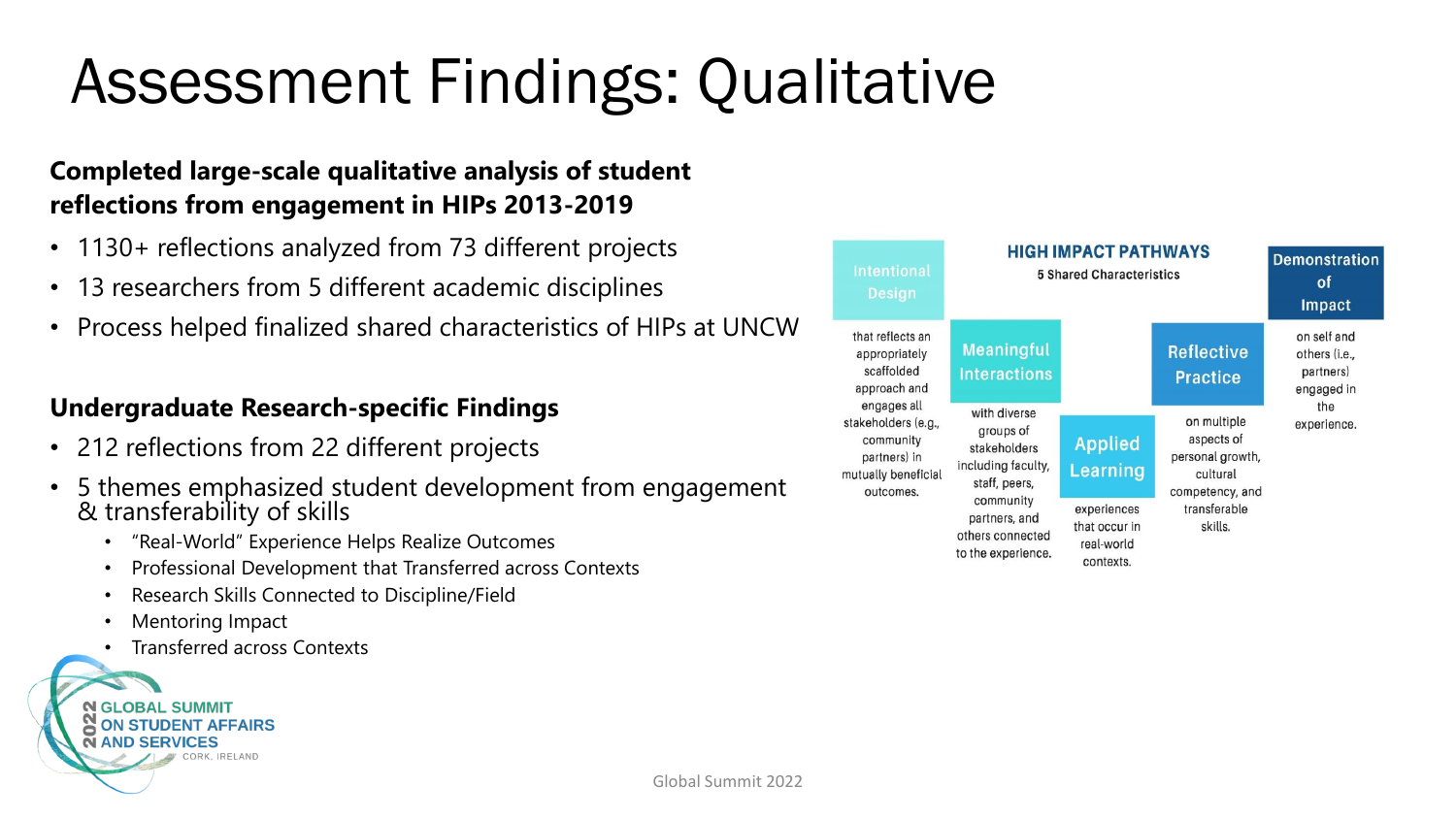## Assessment Results: Quantitative

- Interdisciplinary team of faculty adapted existing HIPs, UR scales to use in assessment of outcomes from student engagement in multiple undergraduate research experiences:
	- Community College Undergraduate Research Experience (CCURE)
	- Interdisciplinary Minority Student Research Group (IMSRG)
	- Community-based Research Across the Curriculum (CRAC).
- Results support multiple several claims:
	- Gains reported across groups who participated in experiences; significant gains for marginalized student populations
	- Variation in outcomes by levels; suggests need for intentional scaffolding
	- Introductory-level experiences more focused on skills development; gains reported across technical skill development (e.g., locating and evaluating sources, collecting and analyzing data)
	- More advanced-level experiences students recognize importance of mentorship and see stronger connection to career

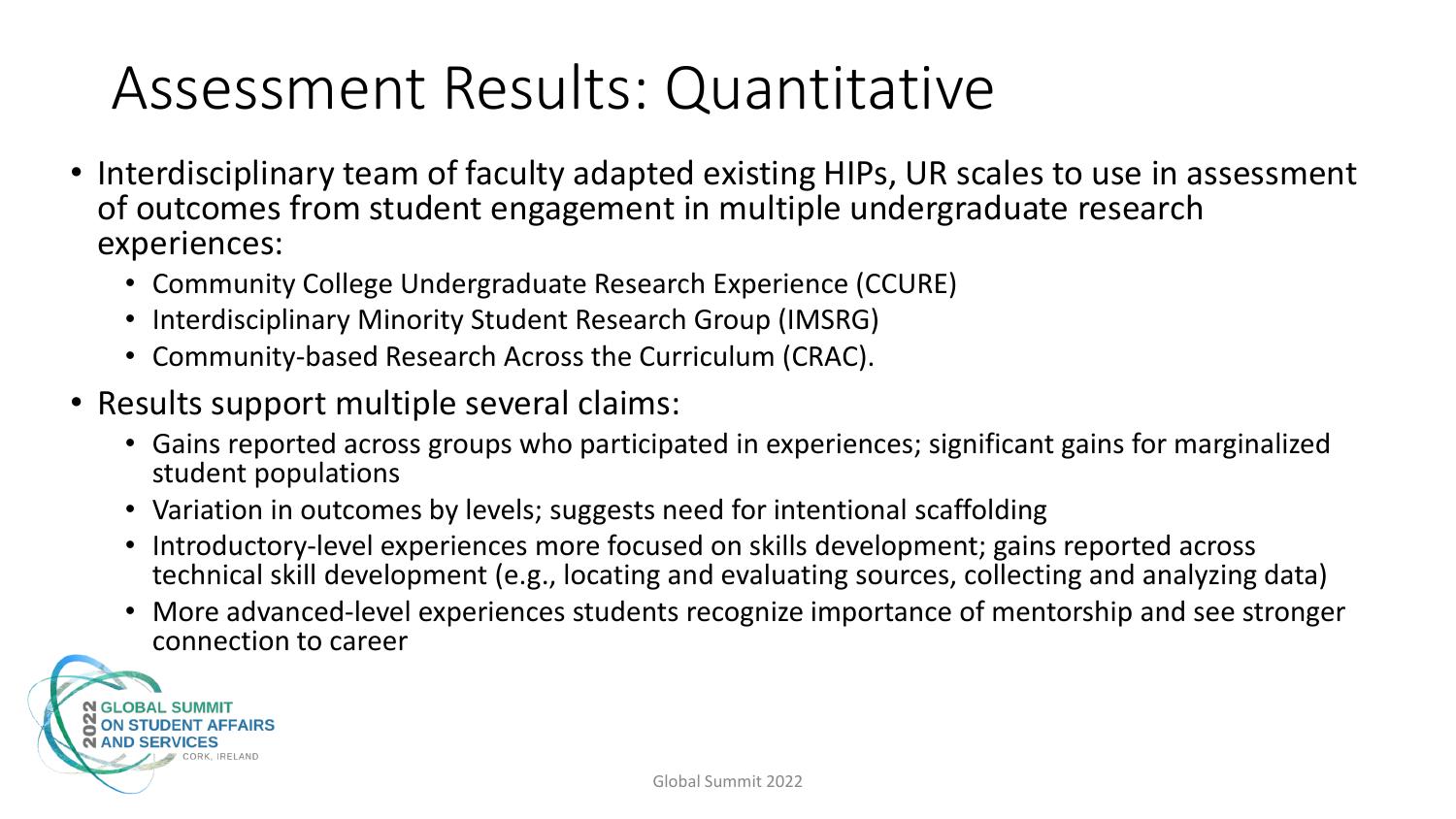# Key Takeaways

- Intentional design can create meaningful high impact learning experiences that also provide access to diverse/marginalized populations.
	- Ex: CCURE; scaling to other groups (e.g., military/veteran)
- Direct support to faculty, staff, students can lead to meaningful models that help with scalability and sustainability.
	- Ex: IMSRG; CAIT model (Collaborative, Adaptive, Interdisciplinary & Trauma Informed)
- Scaffolding experiences needs to be intentional to help students move along continuum and benefit from each stage of engagement
	- Ex: CRAC; integrated into the Sociology-Criminology major at 200, 300, and 400-levels
- Transferability of skills across contexts demonstrates that engagement in HIPs like undergraduate research can lead to benefits beyond the research project itself
	- Ex: CCURE students access to internships, apprenticeships
- Institution benefits from supporting HIPs like undergraduate research
	- Ex: development of institutional partners (transfer institutions & community partners)